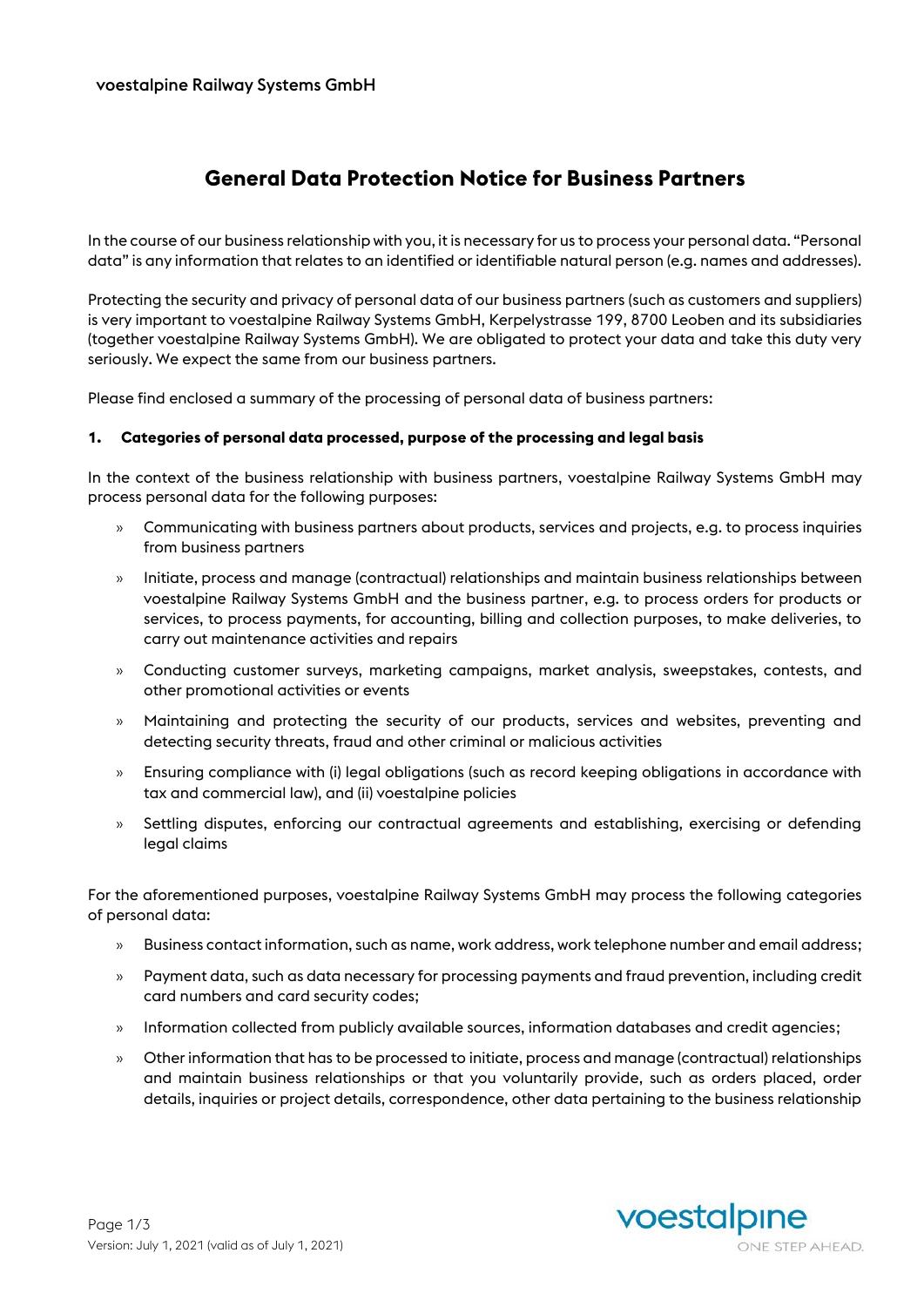The processing of personal data is necessary to meet the aforementioned purposes including the performance of a contractual relationship or a pre-contractual activity with the business partner.

Unless indicated otherwise, the legal basis for the processing of personal data is Article 6 (1) (a) (if consent has been given) or Article 6 (1) (b) or (f) of the General Data Protection Regulation (GDPR).

- » processing is necessary for the performance of a contract to which the data subject is party or for precontractual measures;
- » processing is necessary for the purposes of the legitimate interests pursued by the controller or by a third party;

If aforementioned personal data is not provided or is insufficient or if voestalpine Railway Systems GmbH cannot collect the respective personal data the purposes described may not be met or the received inquiry/inquiries could not be processed. Note that this would not be considered failure to fulfill our obligations under a contract.

### **2. Transfer and disclosure of personal data**

If legally permitted to do so, voestalpine Railway Systems GmbH may transfer personal data to other voestalpine Group companies [\(www.voestalpine.com/locations\)](http://www.voestalpine.com/locations) or courts, authorities, attorneys, or other business partners (for example shipping and logistics partners for executing and processing orders).

Furthermore voestalpine Railway Systems GmbH engages processors (service providers) to process personal data (within the scope of an IT support contract, for example). These processors are contractually bound to act in compliance with applicable data protection regulations.

Recipients of personal data may be located in countries outside of the European Union ("third countries"), in which applicable laws do not offer the same level of data protection as the laws of the respective individual's home country. In this case, according to the legal requirements personal data is only transferred if the European Commission has adopted an adequacy decision for the third country, if adequate safeguards have been agreed (e.g[. EU Standard Contractual Clauses](https://ec.europa.eu/info/law/law-topic/data-protection/data-transfers-outside-eu/model-contracts-transfer-personal-data-third-countries_en) were concluded), the recipient participates in an approved certification system, binding corporate rules are implemented in accordance with Art. 47 of the General Data Protection Regulation or there is a derogation for specific situations in accordance with Art. 49 of the General Data Protection Regulation (e.g. because you explicitly consented to the proposed transfer, after having been informed of the possible risks of such transfers for the data subject due to the absence of an adequacy decision and appropriate safeguards). Further information and a copy of the implemented measures can be obtained from the contact listed under 6.

### **3. Retention periods**

Unless explicitly indicated otherwise at the time of the collection of your personal data (e.g. in a declaration of consent), your personal data will be erased if the retention of the personal data is no longer necessary to fulfill the purposes for which they were collected and if no statutory retention obligations (such as tax or commercial law) or establishment, exercise or defence of legal claims require us to further retain the data.